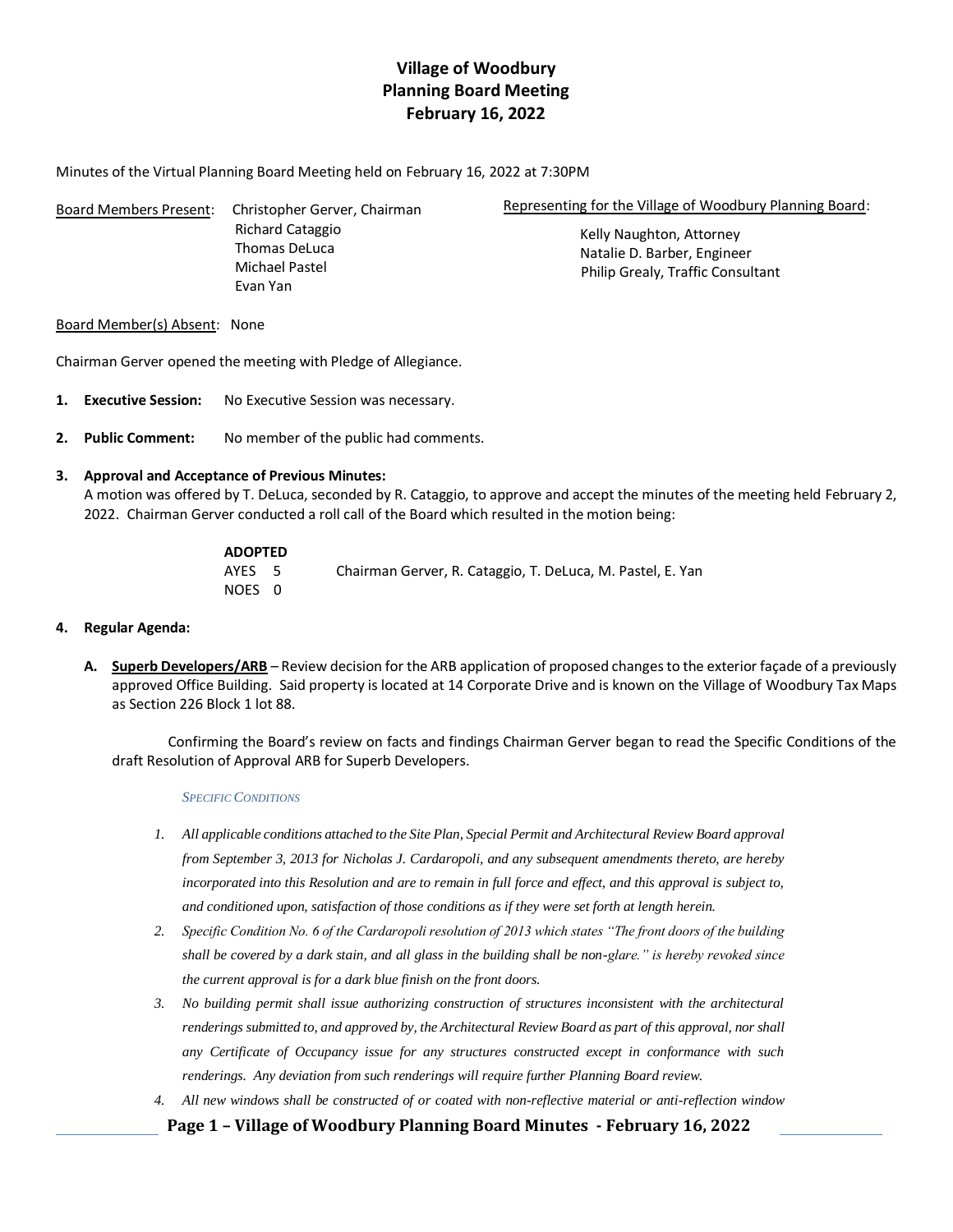*film will be applied to any new low-e windows installed.*

*5. Prior to the signing of the plans, the Applicant shall comply with the memorandum of the Village Planner dated December 27, 2021 to the satisfaction of the Village Planner.*

A motion was offered by Chairman Gerver, seconded by R. Cataggio to accept the Resolution of Approval. Chairman Gerver conducted a roll call of the Board which resulted in the motion being:

| <b>ADOPTED</b> |      |                                                            |
|----------------|------|------------------------------------------------------------|
| AYES           | $-5$ | Chairman Gerver, R. Cataggio, T. DeLuca, M. Pastel, E. Yan |
| <b>NOES</b>    |      |                                                            |

As per Attorney Thomas Landrugan's request, he will receive a copy of the draft Resolution of Approval via email from Attorney Kelly Naughton.

**B. Woodbury Fresh** – **Public Hearing** for proposed Site Plan, Special Permit and ARB of proposed conversion of two existing retail spaces into a specialty supermarket. Said property is located within the Woodbury Centre at 37 Centre Drive in Central Valley and is known on the Village of Woodbury Tax Maps as Section 225 Block 2 Lot 1.12.

Representing the applicant, Architect Jason Anderson, Dennis Lynch, and Joseph Haspel.

Engineer Natalie D. Barber noted that the applicant addressed several comments and requests per their last meeting with the Board and she began listing a few. The striping at the rear of the building was adjusted leading to the removal of ten (10) parking stalls accommodating the two-way traffic in that area. The plans show the location of the delivery van parking, and it was recommended to add a condition per the special permit on delivery vans (*Delivery Vans - are permitted for on-site storage and the location(s) identified on the plan.*). She also referenced the turning plan for the fire truck, noting that having a vehicle parked at the loading dock will limit the rear to one-way traffic. She recommended adding a condition that limits the sprinter van deliveries in that area and that the loading docks be numbered. She continues to say that the applicant provided calculations on water and sewer, and she has no comments. Although she recommends conditions associated with the approvals of the Village of Harriman and Orange County Sewer District. Engineer Barber also commented that the applicant submitted a different kind of materials for rooftop screening and recommended the color rendering on sheet a903 be updated by including the type of screening.

Traffic Consultant Phillip Grealy said Engineer Barber covered items on his list and what was previously requested has been added to the plans. For instance, the crosswalk in front of the store and delivery signs. He recommended an additional idling sign in the rear.

The Board had no additional comments; therefore, Chairman Gerver open the floor to the public for comments regarding Woodbury Fresh.

There were no comments from the public.

A motion was offered by Chairman Gerver, seconded by E. Yan, to close the public hearing for Woodbury Fresh. Chairman Gerver conducted a roll call of the Board which resulted in the motion being:

| <b>ADOPTED</b> |     |                                                            |
|----------------|-----|------------------------------------------------------------|
| AYES           | - 5 | Chairman Gerver, R. Cataggio, T. DeLuca, M. Pastel, E. Yan |
| <b>NOES</b>    |     |                                                            |

Chairman Gerver had no objections to the suggestive conditions by the Board's consultant(s) for the Resolution of Approval and neither did Architect Anderson. Chairman Gerver noted that this application is subject to the moratorium and a notice of hardship waiver has not been received.

A motion was offered by Chairman Gerver, seconded by T. DeLuca, for counsel to draft the Resolution of Approval for Woodbury Fresh once the moratorium is lifted or upon receiving the Moratorium Hardship Waiver with the conditions

**Page 2 – Village of Woodbury Planning Board Minutes - February 16, 2022**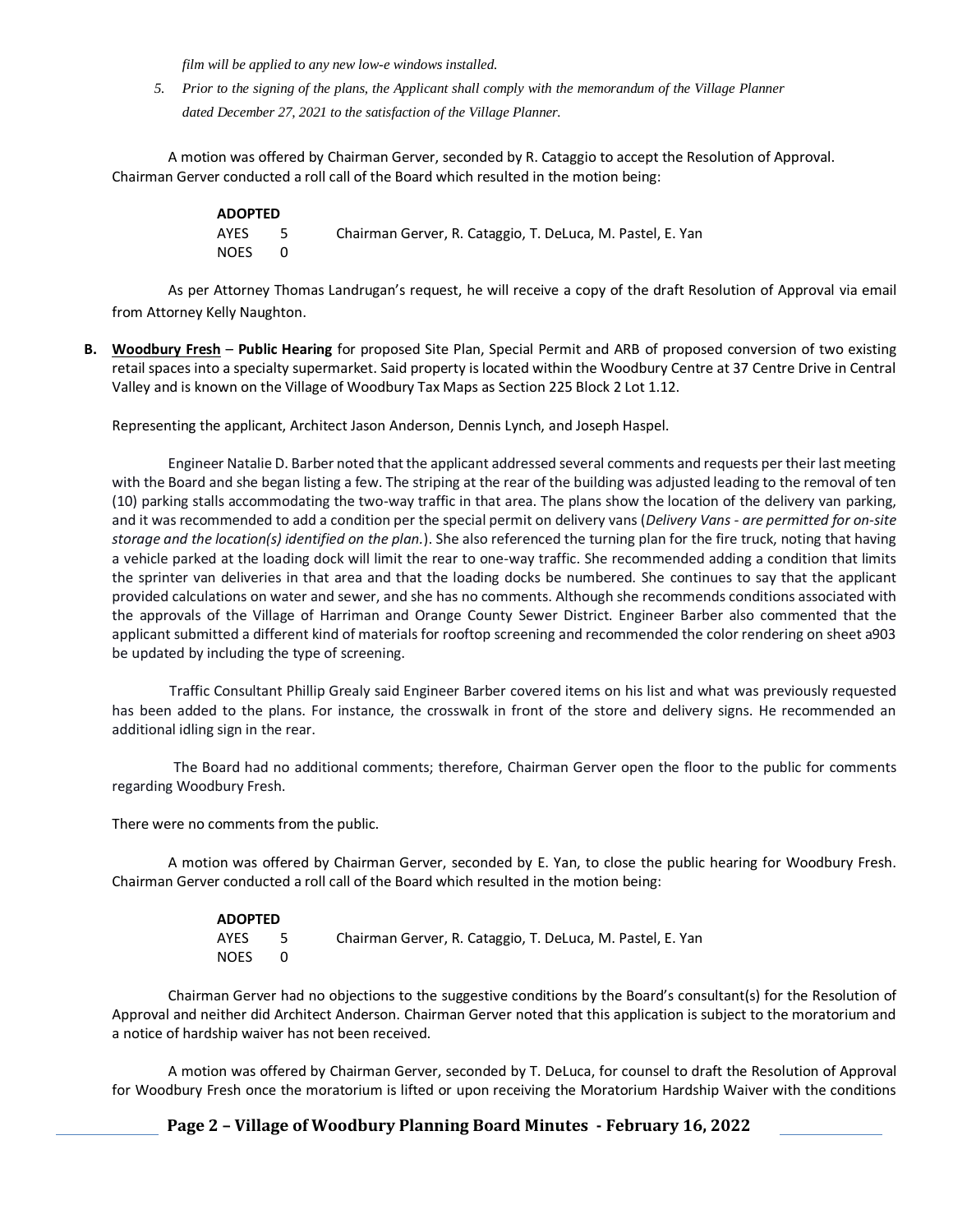that were suggested by the engineering consultants. Chairman Gerver conducted a roll call of the Board which resulted in the motion being:

| <b>ADOPTED</b> |     |                                                            |
|----------------|-----|------------------------------------------------------------|
| AYES           | - 5 | Chairman Gerver, R. Cataggio, T. DeLuca, M. Pastel, E. Yan |
| NOES 0         |     |                                                            |

Mr. Haspel said the Moratorium Hardship Waiver was submitted and asked for some clarification on the procedure. Attorney Naughton acknowledged receiving the documents and will try to provide information the next day.

Architect Anderson spoke of the roof screening, and he noted that pictures were taken from three different locations. There was further discussion on whether the screens can be seen from different angles. As a reminder Chairman Gerver said a completed ARB form is needed on this application before he signs.

**C. CVPM** – **Public Hearing** for proposed amendment to the previously approved Site Plan and Special Permit to include personal service. Said property is located at 252-260 Route 32 in Central Valley and is known on the Village of Woodbury Tax Maps as Section 230 Block 7 Lot 17.2.

Representing the applicant, Architect Steve Esposito and Jerry Casesa from HVRS.

Engineer Barber began by saying that current discussions on this application have been associated with parking, traffic, increase water and sewer use. The applicant was asked to provide calculations and she is now asking for some clarification on those assumptions and figures that were generated. She spoke of some of the assumptions related to water and sewer which were indicated in her memo.

*H2M Memo dated February 11, 2022:* 

*Water/Sewer – This application is subject to the moratorium. The applicant provided a revised water and sewer demand form that requires clarification as follows:* 

*a) Applicant to provide source for estimating demand for existing personal service use. Please indicate whether any data for similar type personal service is available.* 

*b) Applicant to discuss assumptions used to derive the allocation of 12 stations and 4 hair care sinks to a salon/barbershop use.* 

*c) We note a minor correction to the calculation for restaurant use is needed.* 

*d) We note the applicant conservatively calculates demand for retail/office utilizing the building area (7,161 SF) that would otherwise overlap with the proposed personal service use.* 

*This form will be reviewed with the Water and Sewer Administrator once clarified.* 

#### Traffic Consultant Grealy referred to his comments that were addressed by DTS Provident regarding traffic and parking.

*Colliers Engineering & Design Memo dated February 11, 2022:* 

*Parking Based upon our review of the DTS PDE submission, the responses relative to Items 1, 2, and 3 have been addressed.* 

*Relative to Item 4, the submission references the actual observations of parking conditions on the site by DTS PDE in June of 2021 and the relation to actual utilization on the site. Their peak observation is consistent with the parking values utilized in their Shared Parking Analysis and thus, we have no further comments regarding that item. As previously noted, the Shared Parking Analysis indicates that at peak times the parking area will be fully utilized.* 

**Page 3 – Village of Woodbury Planning Board Minutes - February 16, 2022**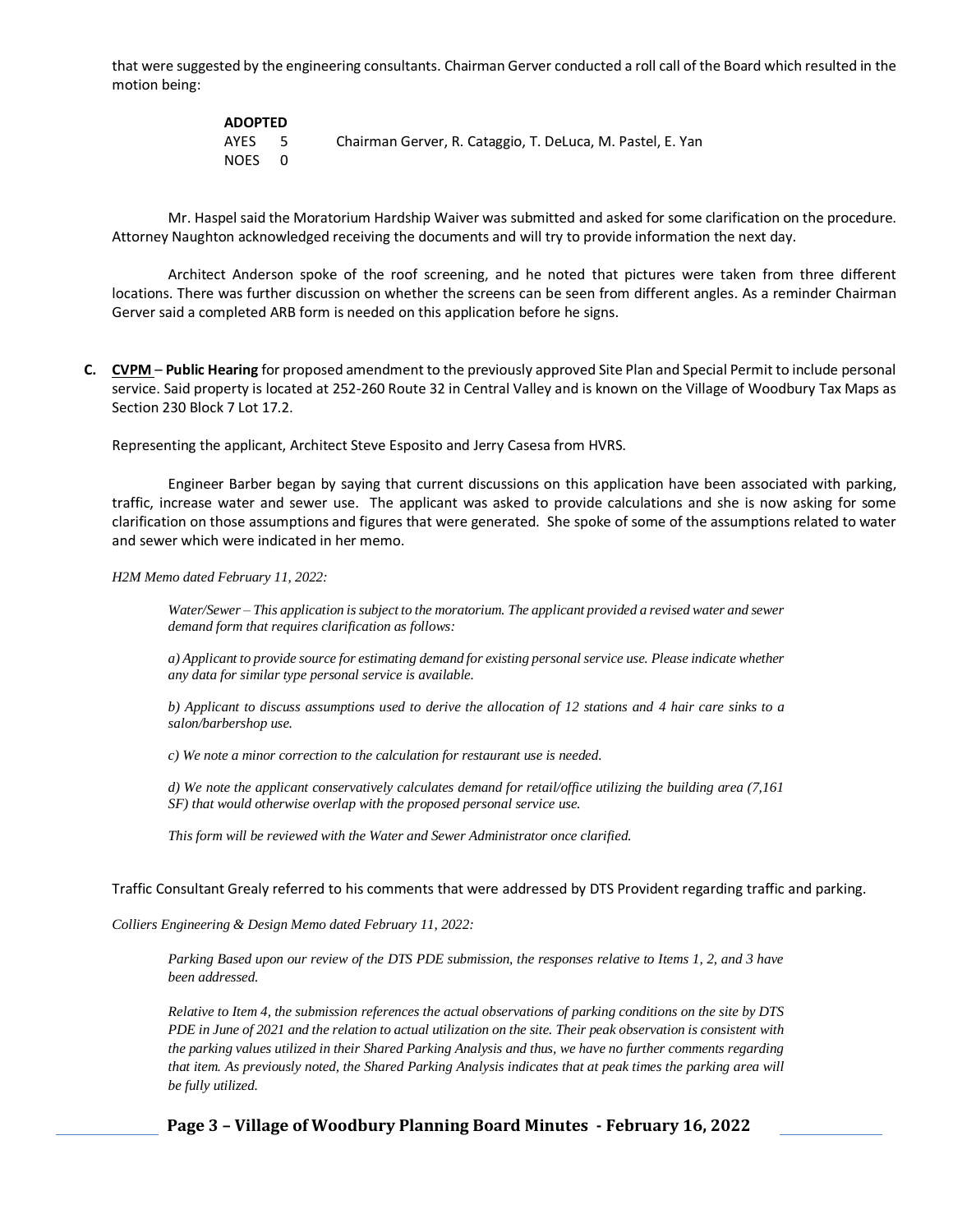### *Traffic:*

*DTS PDE has also provided a summary of the information contained in their traffic study and that the uses considered in their original trip generation estimates would account for the types of current commercial uses being considered. Based on the information presented, we agree that the original study accounts for what would be considered higher generating traffic uses.* 

*As discussed at the last meeting, this section of NYS Route 32 is heavily utilized and congested during peak hours. It has been confirmed that a communications modem was installed by the Applicant at the intersection of NYS Route 32 and Estrada Road as part of their New York State Department of Transportation (NYSDOT) permit. Based on follow up discussions with NYSDOT regarding signal timing adjustments, NYSDOT indicated that signal timing adjustments would typically be done after completion and full occupancy of a particular development and reflecting conditions with the traffic generating by the project. Any requests for signal timing adjustments should be made by the Applicant and/or Village once the project is fully occupied. This would provide the most efficient signal timing utilization based on actual traffic volumes.*

Traffic Consultant Grealy pointed out that during peak times all the spaces will be used and that DTS Provident provided information demonstrating they can accommodate the proposed uses. In the previous meeting there was a discussion on the signal located on Estrada Road off Route 32. He confirmed there was a modem installed at the signal and that the Department of Transportation has not made any final signal timing adjustments and that they will make adjustments once the building has full occupancy or upon the requests of the Village or the applicant's consultants.

The Board had no additional comments; therefore, Chairman Gerver opens the floor to the public for comments regarding Central Valley Property Management (CVPM).

Resident Keith Ferrara lives on Estrada Road asked about the traffic light on Estrada. He personally has waited at that traffic light 4-5 minutes, waiting for the light to change to get on Route 32 to then have it change back to red in 30-45 seconds. He has also witnessed other cars driving through the parking area of the shopping plaza due to the long wait. From what he's gathering nothing will be done on the timing of the traffic light until the stores are occupied. It's a such a concern especially with a hotel coming soon. Mrs. Ferrara made an example the water main that broke on Smith Clove Road. School Buses as well as other vehicles rerouted going through Valley Avenue onto Estrada Road to get on Route 32, which living on Estrada took her 20 minutes around the corner to get to Smith Clove Elementary. Anytime something happens on those roads there's major traffic on Estrada.

Traffic Consultant Grealy responded saying the Village can request for the DOT to look at that situation to help alleviate the issue , though the DOT usually waits for the facilities to be occupied to assess the situation. He also added that the modem installed can be adjusted remotely by the DOT.

Chairman Gerber said the Board previously expressed the same concerns with that intersection on Estrada Road. He asked Traffic Consultant Grealy if he can draft a letter to the DOT copying the Village Board, to have them look at the timing on that intersection and if they can look at the loop sensors. Traffic Consultant Grealy will take care of it.

Resident Kristin Behr lives on Valley Avenue, and she asked when the parking lot has reached full capacity, what will happen to the overflow parking. She also pointed out that she as well has seen people speeding through the parking lot as a cut off because they don't want to wait for the traffic light.

Traffic Consultant Grealy said that based on their consultant's projectionsthere is enough to accommodate the uses. The consultants prepared the shared parking analysis and included updates based on what's being utilized. Chairman Gerver added that this application is operating under a special permit that is reviewed every year. The review can be triggered if a situation occurs where local residents file complaints with the Building Department. A review can also be triggered if there are pressing matters at the site, that can lead to the Building Inspector reaching out to Board who can then consider taking actions. As per the cars cutting through the parking lot Chairman Gerver said he will reach out to the Town's liaison for the Police Department and let them know the concerns that were expressed in tonight's meeting on cars cutting through.

A motion was offered by Chairman Gerver, seconded by T. DeLuca, to close the public hearing for Central Valley Property Management. Chairman Gerver conducted a roll call of the Board which resulted in the motion being:

**Page 4 – Village of Woodbury Planning Board Minutes - February 16, 2022**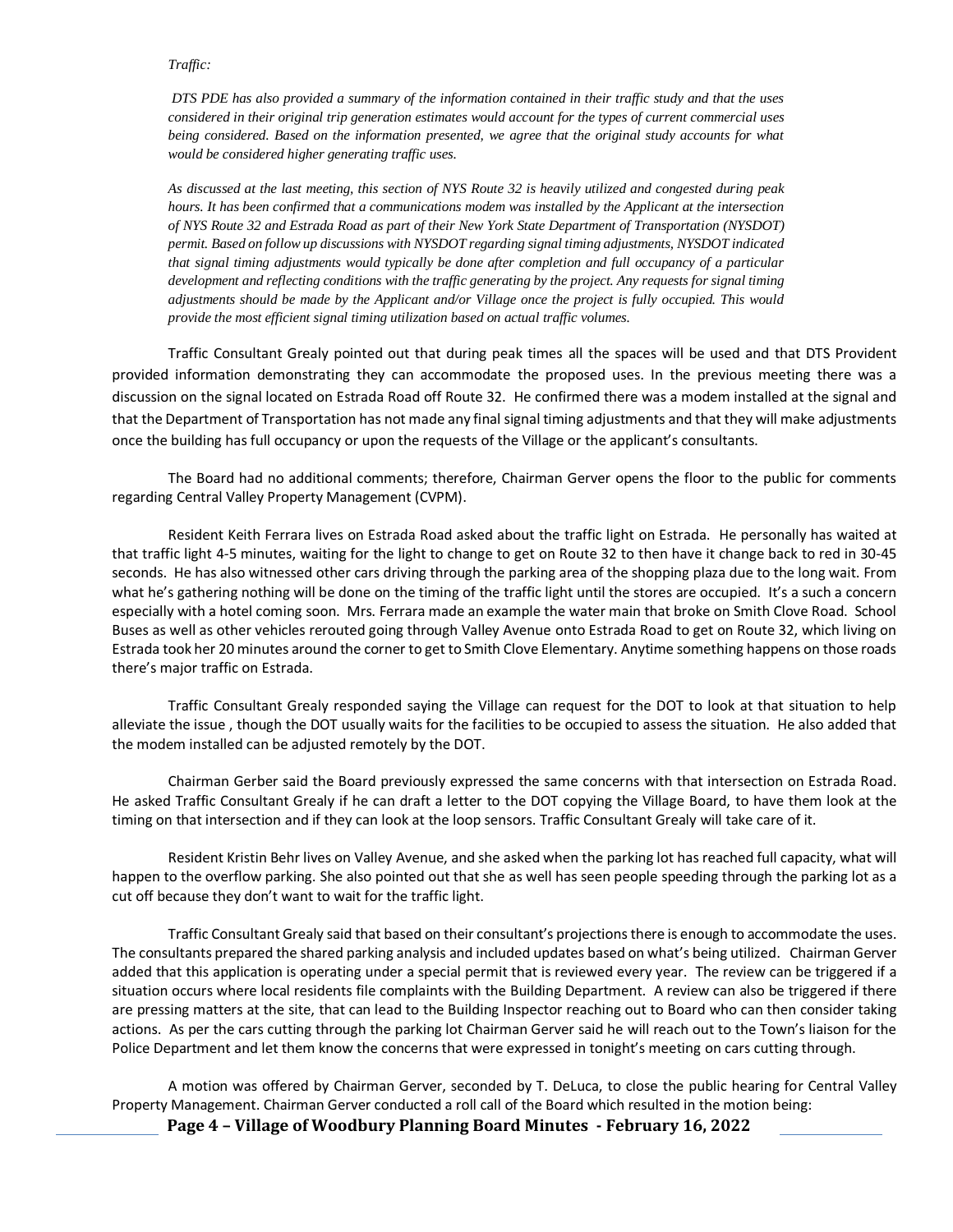| <b>ADOPTED</b> |      |                                                            |
|----------------|------|------------------------------------------------------------|
| AYES           | $-5$ | Chairman Gerver, R. Cataggio, T. DeLuca, M. Pastel, E. Yan |
| NOES           |      |                                                            |

R. Cataggio asked if the proposed amendment consist of having a barbershop or hair salon or is the applicant asking for both. Architect Steve Esposito representing the applicant said both. The amendment to the application is to allow personal services which are permitted uses. Mr. Casesa said they have 3 potential tenants, and they are personal service(s), one is a barbershop, a hair salon, and a restaurant and with that he began to address the water usage. He mentioned Architect Esposito sharing the usage to date on the property for the apartments and the one occupied space. There's a letter from the Water Department indicating the amount of water usage from February 1, 2001 to January 19, 2022 stating 247,224 gallons of water use. In the initial application a consecutive number used was 570,000 gallons to indicate water usage per day per bedroom for the year. Mr. Casesa said 60% of what was estimated was used.

Engineer Barber noted that Architect Esposito and Mr. Casesa addressed the assumptions to obtain for the stations in the beauty salon, but she'd like to know the source that led them to that consecutive number for personal service use. She also asks that the applicant provide a revised demand summary to be reviewed with the Water Superintendent and added that this application is subject to the moratorium.

Chairman Gerver asked about the signage for the building. The current tenant has a blue and white paper sign in the window above the door, no gold sign as per the original ARB approval. Mr. Casesa said their intent is to come back to that Board regarding signage. They'd like to keep signage and personal service use issues separated. They are looking to get personal service use approved for Dry Cleaner that will have no water usage. Mr. Casesa continued to say that the calculation of 780,000 gallons water use in that facility was already approved and he doesn't see having an application or a tenant that would exceed those counts. He doesn't want this application on hold due to the moratorium when they were already approved, and the Water Department's letter indicated that upon approval they will be served.

Attorney Naughton stated that the applicant is subject to the moratorium. She explained that there are exemptions the applicant can apply for before the Village Board of Trustees and continued to say that the Planning Board cannot do anything to get the applicant out of the moratorium. This is an existing approval, and the applicant is requesting a modified special permit which makes it subject to the moratorium. Regarding signage, she will look over the approval to make sure what the applicant is proposing complies with that approval. Mr. Casesa said they will return with an application on signage when the moratorium expires since it's a separate part of the current application. Attorney Naughton noted that any personal service approval will need to comply with the approval as well.

Architect Esposito had some questions for Engineer Barber regarding her comments on Water and Sewer. She briefly told him what was needed and how it should be addressed. Chairman Gerver noted that the Board has 60 days to take action from a closed public hearing, and within those days the consultants are to review information that the applicant agreed to provide.

**D. Hollender/19 Sunny Lane** - Review documents submitted for ARB and Ridge Preservation for proposed 14 x 44 replacement of rear deck on dwelling located at 19 Sunny Lane in Highland Mills. Said property is known on the Village of Woodbury Tax Maps as Section 217 Block 5 Lot 8.

Representing the applicant Contractor John Yastin.

Mr. Yastin gave a brief description of the application. The applicant wishes to have a new deck. The deck measured 43 ft. in length (the back of the house) and 8 feet in width, making it a narrow deck. Difficult for the applicant to use. Mr. Yastin read a letter written by the applicant dated January 18, 2022.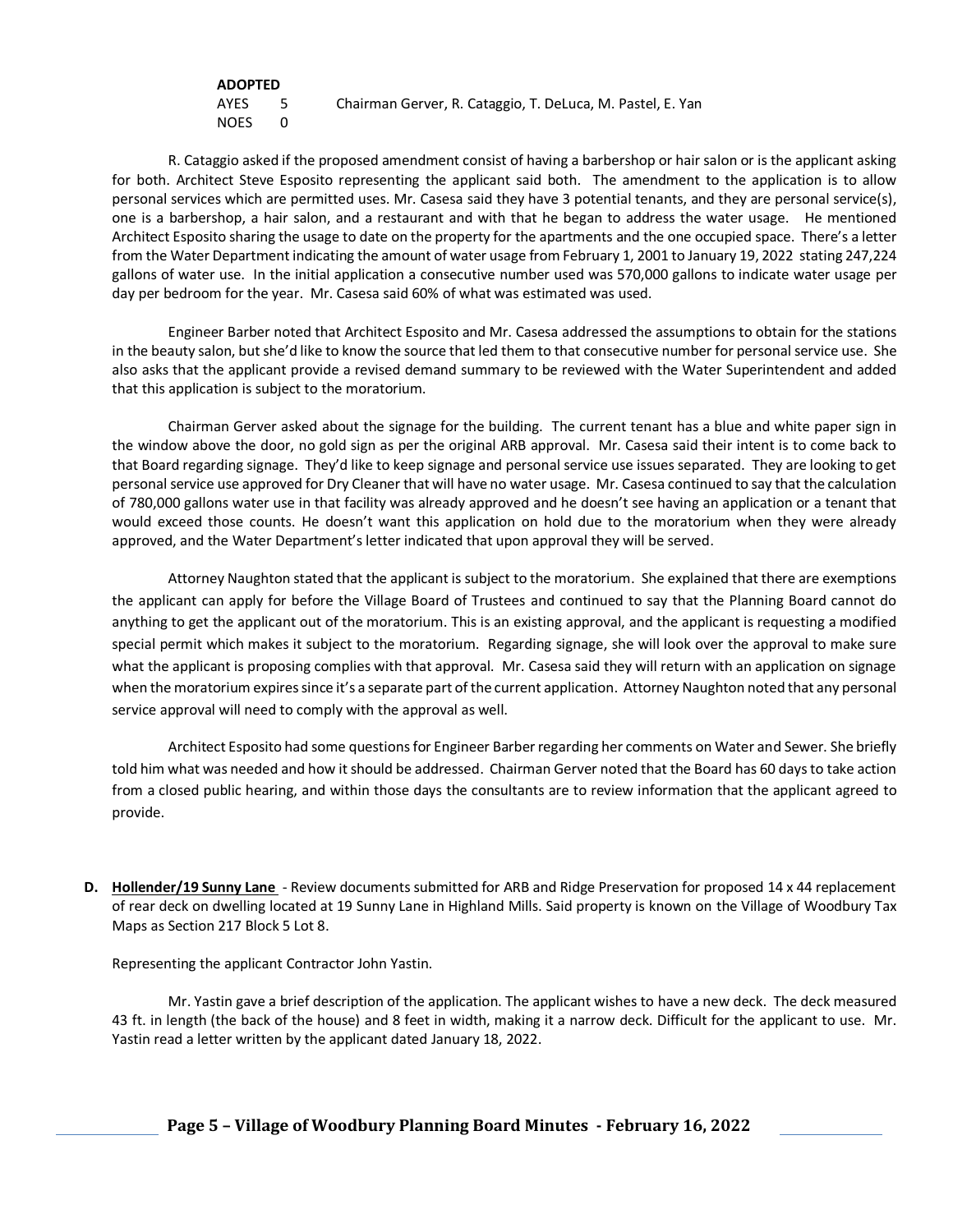*To whom it may concern*

*Please find enclose my completed application for a new deck at 19 Sunny Lane. The original deck measuring 43 feet by eight feet is in severe disrepair and needs to be replaced. The original deck was a long rectangular space and was barely usable due to its small and odd size. I would like to increase the deck to 14 feet projection which will make the space more usable and functional.* 

Mr. Yastin said the applicant hired him because the deck was falling. He removed it and re-flashed (an aluminum metal) between the siding above and below the deck. Mr. Yastin provided pictures on screen showing the home with the original deck and another picture with the deck removed. The applicant wishes to go full length of the house as the original deck, extend it from 8 feet to 14 feet, and add a staircase to have access to the backyard.

Engineer Barber referred to her memo dated February 11, 2021.

#### *H2M Memo:*

*1. Zoning –*

*a) Use – The property is approved for seasonal use. We recommend you discuss if additional review aside from Ridge Preservation and ARB is required for this application with Counsel. If so, we will have additional comments.* 

*b) Bulk – The property is in the R-2A zone and the lot is non-conforming as described as follows. According to the survey prepared in 2021, the lot is undersized (2-acres required, 0.215-acres provided) for a single-family home in this area. Additionally, the lot does not meet requirements for lot width (175-ft required, 75-ft provided), and the existing home does not appear to meet side yard (30-ft required, approx. 14- and 16-ft provided) or front yard (40-ft required, approx. 30-ft provided) setback requirements. From the survey mark-up provided by the applicant, it appears the new deck will extend the full width of the home and at a minimum will encroach on the required side yard setbacks. It further appears that the addition of the stairs on the deck, could increase the degree of non-conformity with respect to the required side yard. We recommend you review this with Counsel.*

*2. ARB – In your role as ARB, the Code (§8-4) specifies your review and consideration of structures or alterations to structures and the following:* 

*A. Excessive similarity, dissimilarity or inappropriateness in relation to itself or to any other structure existing or for which a permit has been issued or to any other structure included in the same permit application, facing upon the same street or within the same or surrounding neighborhood, including neighboring developments, in respect to one or more of the following features:* 

*(1) Exterior façade of all building sides, including, but not limited to, building materials, mass, roof line, architectural style and authenticity, colors, size, proportion, roof design and height.* 

*(2) Size and arrangement of doors, windows, porticoes or other openings or breaks in the façade, including reverse arrangement.* 

*(3) Footprint and gross floor area, including all or portions of the structure.* 

*The applicant has provided sketches (sketch on survey, section views, and elevation) for your consideration of the new deck. In accordance with your typical practice, we recommend the applicant provide the following for you to review the objectives of the Code:* 

*a) a completed ARB form identifying colors and materials of the proposed deck;* 

*b) colored rendering(s) of the proposed deck attached to the existing home; and,* 

*c) photographs of adjacent homes.* 

*3. Ridge Preservation – This property ranges greater than 750-ft above mean sea level (AMSL) triggering your review under the Code (§310-13) requirements for Ridge Preservation (threshold 600-ft AMSL). The property* 

**Page 6 – Village of Woodbury Planning Board Minutes - February 16, 2022**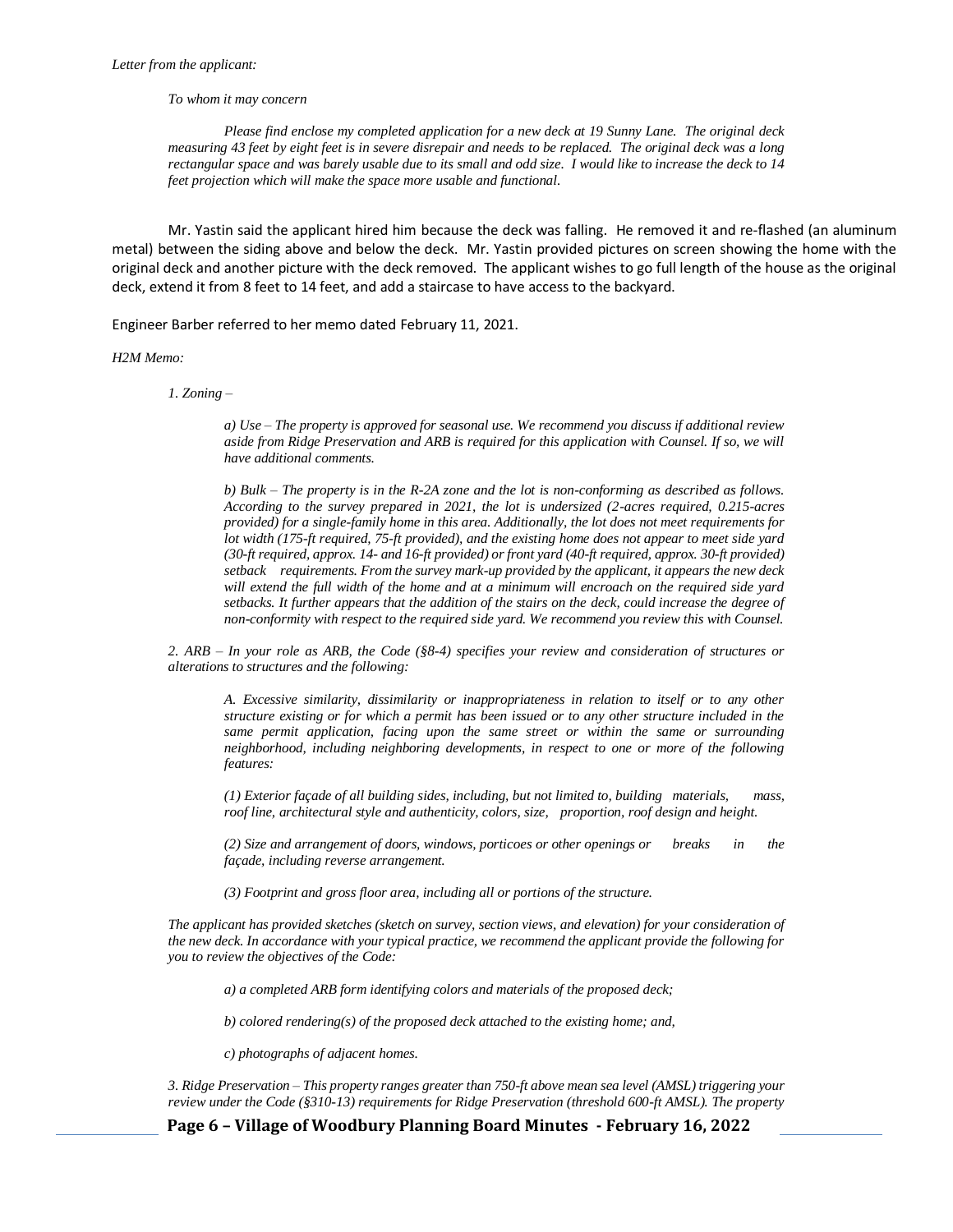is between two view corridors (Route 44 to the North and Route 105 to the South). We recommend the applicant *provide evidence (per §310-13.(7)) of visibility of the structure from both designated view corridors.* 

*Upon determination of visibility: If the structure is not visible, we believe it is within your authority to waive any requirements of Ridge Preservation that you determine appropriate. Alternatively, if no waiver is granted, the applicant should confirm the use of natural building materials, neutral and earth tone colors, and whether any clearing of trees is required for the new deck.*

Chairman Gerver's question regarding non-conforming use. Attorney Naughton said per code seasonal dwelling unit is a pre-existing non-conforming use. The expansion of the non-conforming use can go to the ZBA, and the applicant is allowed to expand up to 10%. She noted that this application had built an addition to the house in 2019 and because of this the applicant is to go to the Building Department for a determination as to whether the applicant already received the 10% expansion. The applicant has a CO for seasonal use and there was a question whether they were looking to convert it to permanent. Mr. Yastin confirmed that applicant uses the home seasonal and would like a safe deck to use.

Chairman Gerver told the Board that he had driven by the home and as per Ridge Preservation he doesn't think it will be an issue. He doesn't think it can be seen from Bakertown. E. Yan had a question as to what would trigger ARB and Attorney Naughton advised that before the Board discusses ARB or Ridge Preservation the applicant needs to return to the Building Department to see if they are allowed to come before the Planning Board for ARB. Mr. Yastin offered to show a picture of the addition on the home, but he was told that the determination of whether that 10% already exceeded must come from the Building Department. Chairman Gerver explained if the event the addition exceeded the 10% the applicant will have to appear before the ZBA for a variance to increase the coverage. Mr. Yastin said he will reach out to the Building Department .

**E. Courtyard/Marriot** – Review and discuss revised documents submitted for proposed site plan, SWPPP, EAF and Traffic Impact Study for proposed 108 room hotel to include guest amenities parking and associated utilities. Said property is located at NYS Route 32 and Turner Road in Central Valley and is known on the Village of Woodbury Tax Maps as Section 226 Block 1 Lots 6.1, 7.and 8.

Representing the applicant Engineer Steve Esposito and Carlito Holt from DTS Provident.

Architect Esposito began by giving a summary on the progress and status on the plan. Mr. Holt introduced an updated plan for the intersection of Turner Road and Route 32. With the original traffic study, the DOT required that Turner Road intersection be reconfigured to have a more controlled point of access entering Route 32 and a southbound left turn lane onto Route 32 from Turner Road. They made additional improvements on Turner Road to remedy some issues. Mr. Holt said they had appeared before the Village Board of Trustees as per the Planning Board recommendations for their opinion and acceptance of improvements and they were not on board, leaving the applicant to do an improvement required by the DOT and staying out of the Village right of way. He said a concept was presented to DOT and they approved the plan bringing them before the Planning Board to get their thoughts on the plan.

Traffic Consultant Grealy referred to his letter dated February 10, 2022 summarizing his comments.

#### *Colliers Engineering & Design letter:*

*We are in receipt of the January 18, 2022 submission from DTS Provident including updated plans and correspondence relative to the proposed NYS Route 32 improvements associated with the proposed hotel. Based on a review of that information, we note the following:* 

*1. The plans have been revised to include roadway improvements to be constructed on lands within the New York State Department of Transportation (NYSDOT) right-of-way or on lands controlled by the Applicant, and no longer utilizes any Village property. Based on the correspondence as outlined in the January 12, 2022 email from Jason Brenner, NYSDOT appears to be in conceptual agreement with the plans. The final details will be worked out as part of the Highway Work Permit. Note that the Applicant will have to dedicate some land along their frontage on NYS Route 32 to NYSDOT, which is a lengthy process.* 

*2. With respect to the concept plans, the provision of the separate left turn lane on NYS Route 32 and realignment of Turner Road to create a more standard "T" intersection, is a beneficial improvement. The plans* 

**Page 7 – Village of Woodbury Planning Board Minutes - February 16, 2022**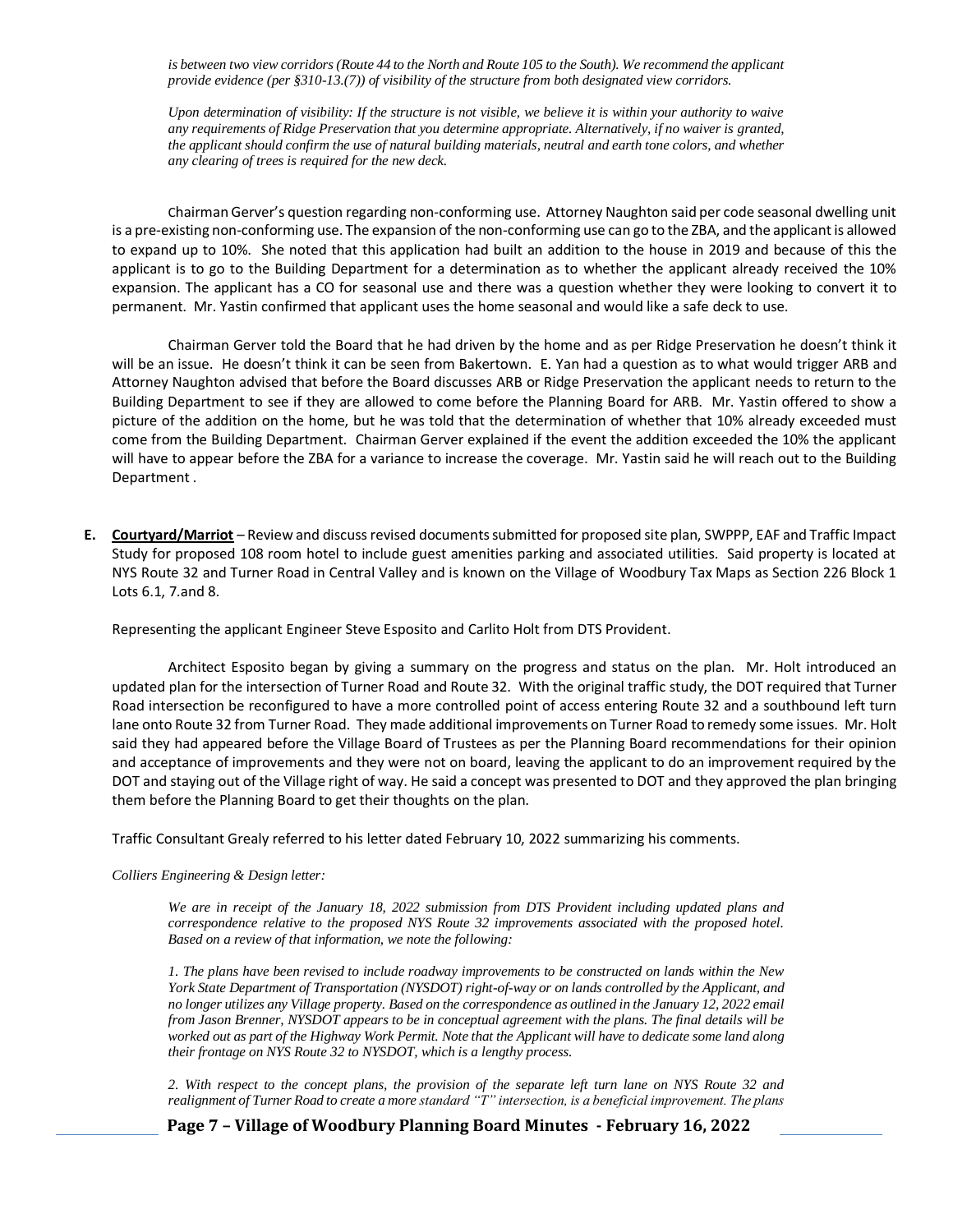*also calls for an access driveway connection to Turner Road as well as a right-turn-in/right-turn-out driveway connection to NYS Route 32. This portion of the NYS Route 32 plan should include coordination with the proposed Beer World application on the west side of NYS Route 32.* 

*3. The NYS Route 32 right-turn-in/right-turn-out driveway is channelized with striping only. This apparently is to accommodate the larger vehicle movements to and from the site. We would recommend, subject to NYSDOT approval, that consideration of a mountable curb be provided to offer more positive traffic control to reinforce the right-turn-in/right-turn-out movements. The final determination will be from NYSDOT and appropriate "No Left Turn", "One-Way", and other signing will have to be included.* 

*4. Th plans appear to indicate a sidewalk along the site frontage on NYS Route 32. This improvement would be subject to NYSDOT approval. Input from the Village Planning Board should be provided to the Applicant relative to that improvement*

*5. The section of Turner Road between NYS Route 32 and the access to the hotel should be reviewed in more detail. We believe that some additional widening of Turner Road from NYS Route 32 to the site driveway would be beneficial to ease movements to and from the driveway. This would also ensure more efficient movement for any emergency vehicles along this section of roadway.* 

*6. On the final plans, the position of the existing access from Martial Arts should be shown more clearly and any modifications including new signing should be incorporated into the final plans.* 

*7. The roadway work relative to this intersection should be coordinated with the other applications in the area and the Applicant should update the Board on the status of potential signalization of this intersection or any other improvements, which would be part of the project.* 

*8. Previous plans have been reviewed by the ESO's. If not already received, their input on these revised plans should be obtained.*

Traffic Consultant Grealy said what's needed is clarity on DOT's position under this new plan since its slightly different from what has been presented. E. Yan asked if this was also coordinated with the Dunkin Donuts proposed drive-thru application. Traffic Consultant Grealy said the plan is to coordinate with all the applications, the hotels, Dunkin Donut and Beer World.

Chairman Gerver would like to address DOT, submitting a letter stating the Board agrees with the overall design, but strongly disagrees on not having a signalized intersection due to real-life traffic conditions. Traffic Consultant Grealy agrees and is willing to help submitting this letter from the Board to the DOT. T. DeLuca asked if the Board has the ability in granting approval on this project based on the signalization. Attorney Naughton explained that the Planning Board has some ability in respect to limiting the development of the project base on environmental factors. Mr. Holt said the idea of signalization was brought up to discuss with the DOT at the beginning and they weren't on board with the idea. The layout of Turner Road and how it was to be reconfigured was more appealing than what it currently laid out. He also pointed out that the improvement is a substantial cost to the applicant to widen and facilitate the left turn lane. Chairman Gerver pointed out that it still won't help alleviate traffic. He continued asking the Board to express their opinion(s) on the conceptual plan and they agree with what has been discussed. A letter will be sent to the DOT and the Chairman will talk to Engineer Barber in getting the application to move forward since there are other plans that need to be reviewed.

Engineer Barber briefly went over her comments in her memo dated February 11, 2022 and noted that some are from prior reviews.

#### *H2M Memo:*

*2. Lot Consolidation / Boundary Modifications – The applicant is proposing development on three (3) tax parcels and previously advised that the lots will be consolidated into one lot. The concept plan provided does not show the deeded property limits extending into the right-of-way like it did previously. It is unclear if the status of this is changed or what limits of any dedications or takings (DOT or other) are required. The plan proposes to reconfigure the property boundaries which the applicant should clarify on future submissions showing deeded limits, State right-of-way, and Turner Road right-of-way (presumptive or other).*

*3. Access/Circulation – Two entrances to the site are proposed. One is off of Route 32, which appears to be a*  right-in/right-out only configuration like it was previously. The second is off of Turner Road and it is assumed

**Page 8 – Village of Woodbury Planning Board Minutes - February 16, 2022**